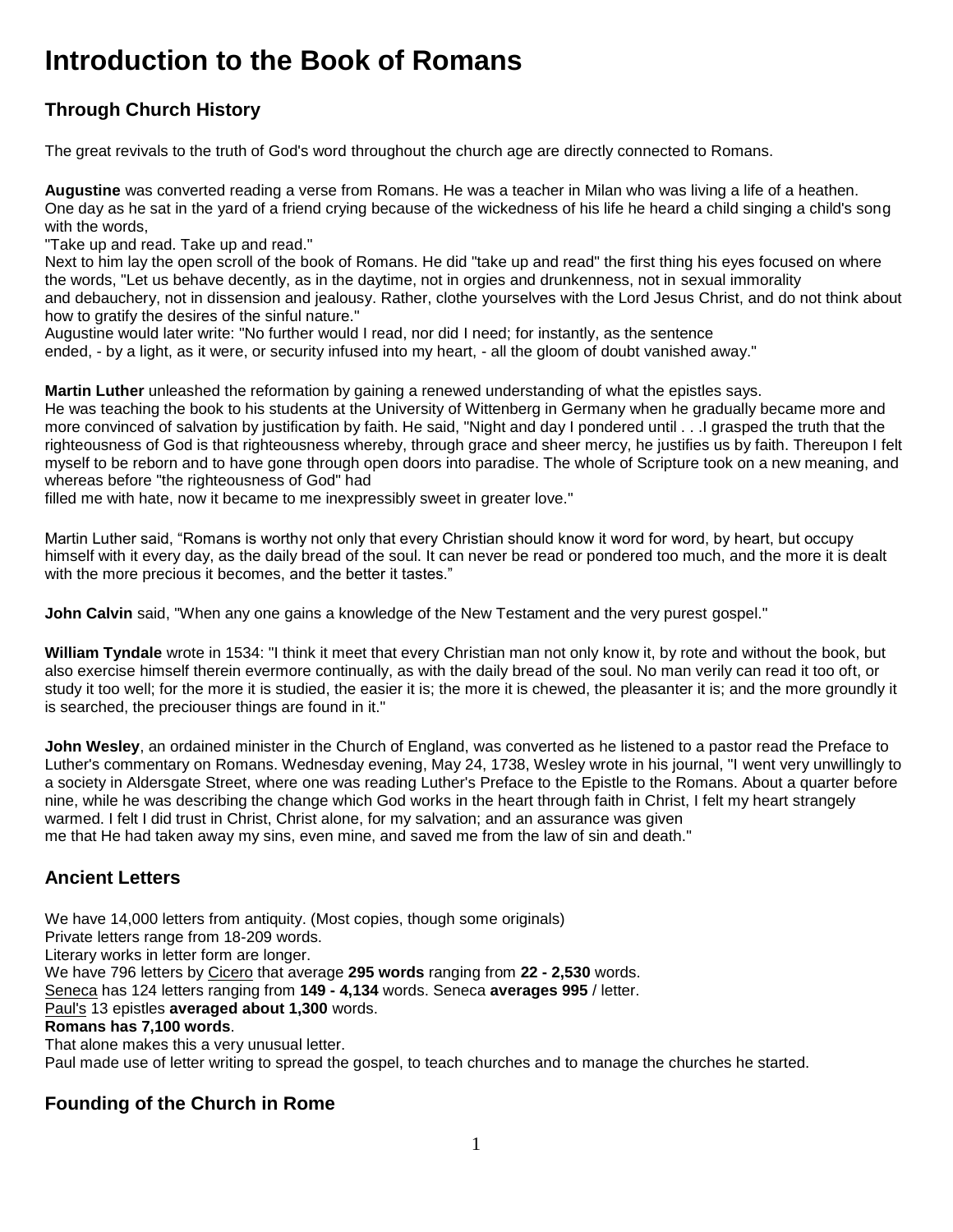Information is lacking on who started the Roman church or when it began.

It is clear that Paul did not start the Roman church since in this letter he says that he has never visited the church in Rome before:

- "I planned many times to come to you (but have been prevented from doing so until now)." (Rm.1:13)
- The idle notion that Peter started the church in Rome is contrary to Peter ministry which was to the Jews (Gal. 2:7-8).
- Although Peter had a traveling ministry (1 Cor. 9:5), the church of Rome would have started long before Peter arrived to preach in Rome.
- If Peter had started the church in Rome then Paul would have been building on Peter's apostolic ministry in Rome, but Paul says,

"From Jerusalem all the way around to Illyricum, I have fully proclaimed the gospel of Christ. It has always been my ambition to preach the gospel where Christ was not known, sot that I would not be building on someone else's foundation." (Rm. 15:20)

- Church history is silent on how the church in Rome began. It is most probable that the church began when Jews returned to Rome from Jerusalem after the day of Pentecost (Acts 2:10). This means the church would have began in the Jewish synagogues first.
	- o These believing Jews may have split off from those who rejected Christ and formed their own synagogues (or, churches) since any ten adult male Jews could form a synagogue. In fact the term used to identify a group meeting as a synagogue ("proseucha"="metting") is used in James 2:2 to refer to a church meeting of Jewish believers (synagogue of believers in Jerusalem).
	- o The fact that Jews where leaving the traditional teaching and embracing Christ in Rome early is defended in secular writing.

o The Roman historian Suetonius in "Life of Claudius" records that Emperor Claudius expelled the Jews from Rome at this time when he writes: Claudius "expelled the Jews from Rome because they were constantly rioting at the instigation of Chrestus." This is dated as 49 AD The reason for the imperial order was because the Jews "constantly made disturbances at the instigation of Chrestus (or, Christos, Christ). He records the danger of rioting and describes the efforts and strategies enforced by Claudius to control the situation.

- o When they were allowed to return they were not allowed to meet synagogue assemblies because these meetings where the source of disputes.
- o This situation is captured in the book of Acts 18:2: "There he met a Jew named Aquila, a natives of Pontus, who had recently come from Italy with his wife Priscilla, because Claudius had ordered all the Jew to leave Rome."
- o This was in Corinth and was in the year 50 AD. The dating of Claudius order is agreed by most to be in the year 49 AD.
- o Ambrosiaster writing in the 300's says that the church in Rome was NOT founded by an apostle but was started by a Hebrew believer whose name was not recorded. The first members of the church in Rome where probably Jewish, but that did not last long.
- o After Claudius' death in 54 AD the Jews began to trickle back into Rome.
- o But, at this time the churches they had left behind had a definite Gentile flavor

We can tell by the Roman letter there was a large Gentile group. This is seen in these verse: 1:5-6 1:13 11:13-32 9:3 10:1-2 15:15-16

Yet, the Jewish group within the church remained yet in Paul's day as can be seen with these Jewish references:

- 4:1 our forefather
- 7:1 people who know the law
- 7:4 died to the law
- 3:31 charging the Jews for having nullified the law
- 6:1 freedom from the law.

That Paul is addressing both groups is seen in

15:7-9: become a servant of the Jews on behalf of God's truth, to confirm the promises made to the patriarchs so that the Gentiles may glorify God for his mercy."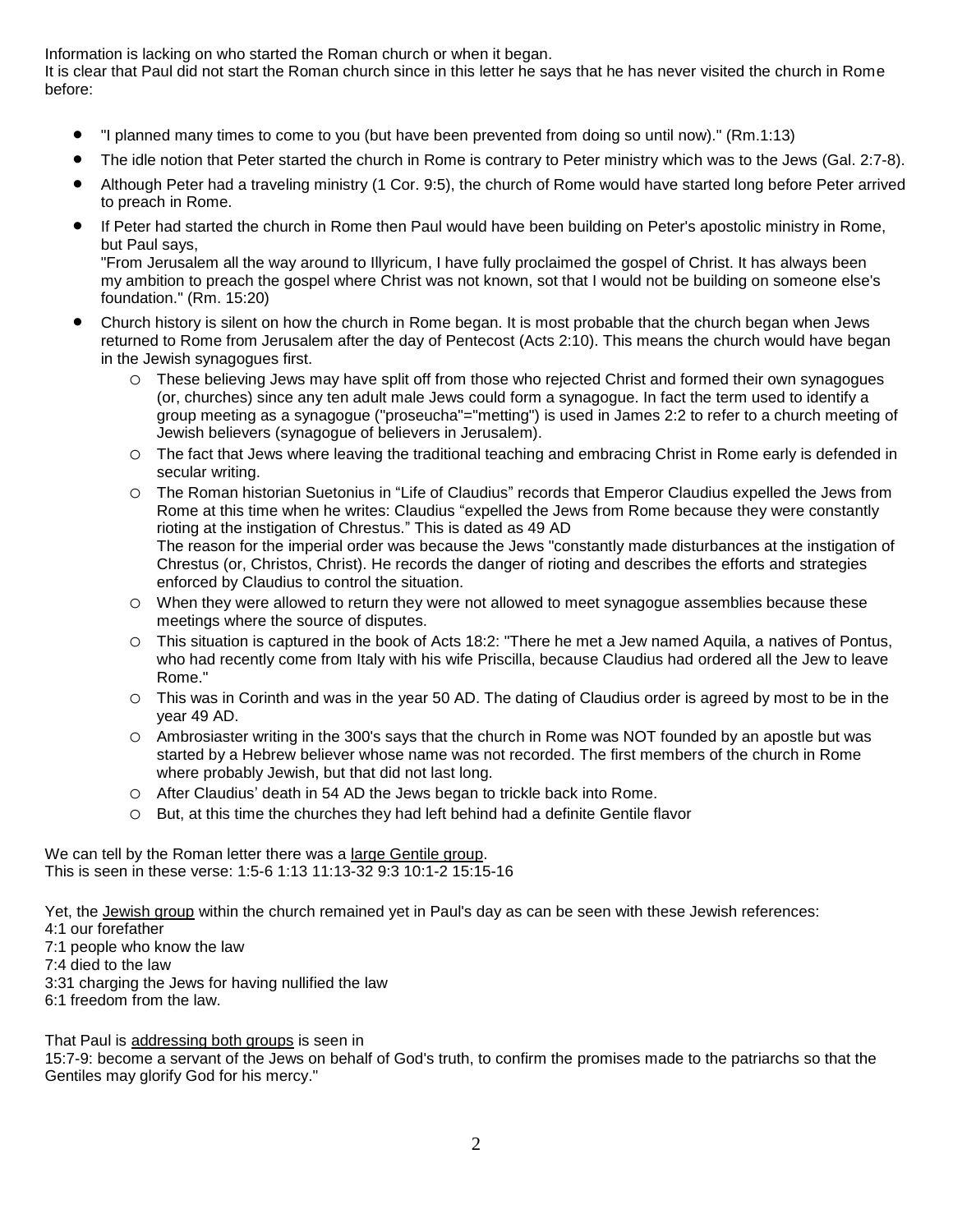These verses address both Jews and Gentiles with the subject being discussed:

1:16 - "first for the Jew, then for the Gentile"

2:9 - "There will be trouble and distress for every human being who does evil: first for the Jew, then for the Gentile; but glory honor and peace for everyone who does good: first for the Jew, then for the Gentile."

3:29 - "Is God the God of Jews only: Is he not the God of Gentiles too?

10:12 - "For there is no difference between Jew and Gentile - the same Lord is Lord of all and richly blesses all who call on him."

Romans quotes the Old Testament 57 times.

### **Popular Words**

God - 154 times Law - 77 times Christ - 66 times Sin - 45 times Lord - 44 times Faith - 40 times

#### **Date and Place of Writing**

- Paul's third journey took him to Corinth.
- During his stay in Corinth at this time Paul wrote Romans.
- While in Corinth Paul collected money to take to the needy believers in Palestine according to Romans 15:2. Paul would have left for Jerusalem in the early spring of 57 AD. This is referred to in Romans 15:25. He was trying to get to Jerusalem before Pentecost according to Acts 20:16.
- Phoebe from Cenchrea carried the letter (Rm. 16:1,2). Cenchrea was a few miles from Corinth.
- Paul sends the Romans greetings from Titius Gaius Justus whose house he was staying at in when he wrote the letter to the Romans (Rm. 16:23).
- Titius Gaius Justus was one of Paul's converts in Corinth (1 Corinthians 1:14) and it was in this house that the church met when it left the synagogue in Acts 18:7. Gaius was a Gentile. So, clearly Paul was in Corinth and had just completed the offering for the Jerusalem believers.

## **Paul's History**

34 AD Converted on Damascus Road

- -Preached in Damascus
- -Spent time in Arabia
- - Returned to preach in Damascus
- -Visited Jerusalem and met James and Peter
- -Fled to Tarsus

37-43 AD Based his ministry out of Tarsus

43 AD Barnabus found Paul and invited him to the Antioch church

- 43-47 AD Paul served in the Church in Antioch
- 47 AD Paul and Barnabus take first missionary trip
- 48 AD Paul goes to the Jerusalem Council
- 49 AD Paul writes Galatians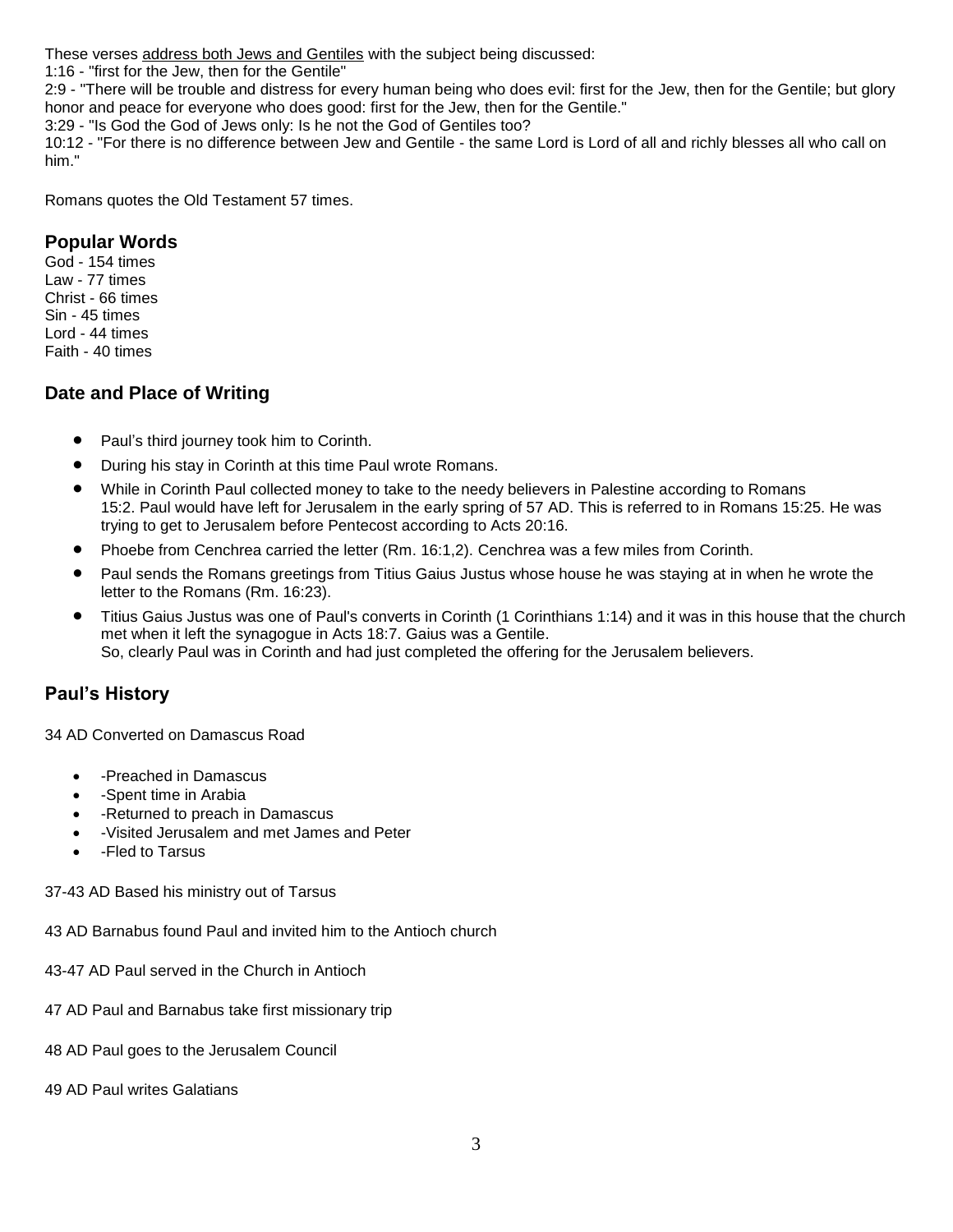50-52 AD Paul & Silas on second missionary trip through Asia Minor, Macedonia & Achaia.

51 AD From Corinth in Achaia Paul writes 1 and 2 Thessalonians

52 AD Paul sails from Corinth to Ephesus and back to Antioch

53-56 AD Paul goes on third missionary trip through Asia Minor and stops in Ephesus to spend three years there.

56 AD From Ephesus he writes 1 Corinthians

- -Paul leaves Ephesus and passes through Macedonia on his way to visit Corinth.
- -While in Macedonia Paul sends a letter ahead of himself into Corinth called 2 Corinthians.

56-57 AD Winter Paul spends in Corinth. From Corinth at this time Paul writes a letter to the Roman church and sends it with Phoebe who is from a town just outside of Corinth called Cenchrea

57 AD Paul leaves Corinth by going up through Macedonia and down to Troas and then sailing from there to Jerusalem where he is arrested and imprisioned in Ceasera for 3 years

57-59 AD Paul in prison in Ceaserea

59-60 AD Winter, Paul is taken on a ship of prisoners to Rome and is shipwrecked

60-62 Paul is in Rome as a prisoner. Here he meets the Roman believers for the firsts time and writes Ephesians, Philippians, Colossians, and Philemon from prison.

63 AD Paul is back in the Aegean area and writes 1 Timothy and Titus

64-66 AD Paul may have gone to Spain

67 AD Paul is arrested near Troas and taken back to prison in Rome.

• - At this time he writes 2 Timothy

68 AD in the spring Paul is beheaded by Nero.

#### **Reason for the Letter**

1) Paul wanted to visit the church in Rome (Rm.1:13) He had established the church in Asia Minor and in the Aegean area. He now wanted to move through Rome in order to go further west with his ministry. (15:23)

2) Paul wanted to share his spiritual gift with Rome and wanted to partake of their spiritual gifts. (Rm.1:11). They were believers so they had spiritual gifts to share, but they had not had apostolic teaching or foundational instruction so they could benefit from an apostles ministry.

3) Paul wanted them to accept his ministry and help send him further into the western world of the Gentiles. He wanted them to assist him in getting to Spain (Rm. 15:24, 28).

4) Paul used this letter to collect his Christian theology. Paul realized his life was in danger as he prepared to return to Jerusalem (Romans 15:31, "Pray that I may be delivered from unbelievers in Judea.") By doing so in this letter he collected his doctrine and wrote monumental treatise that could be used to:

a) introduce him and his teaching to the Romans, and hopefully, receive their approval and support

b) establish them in the truth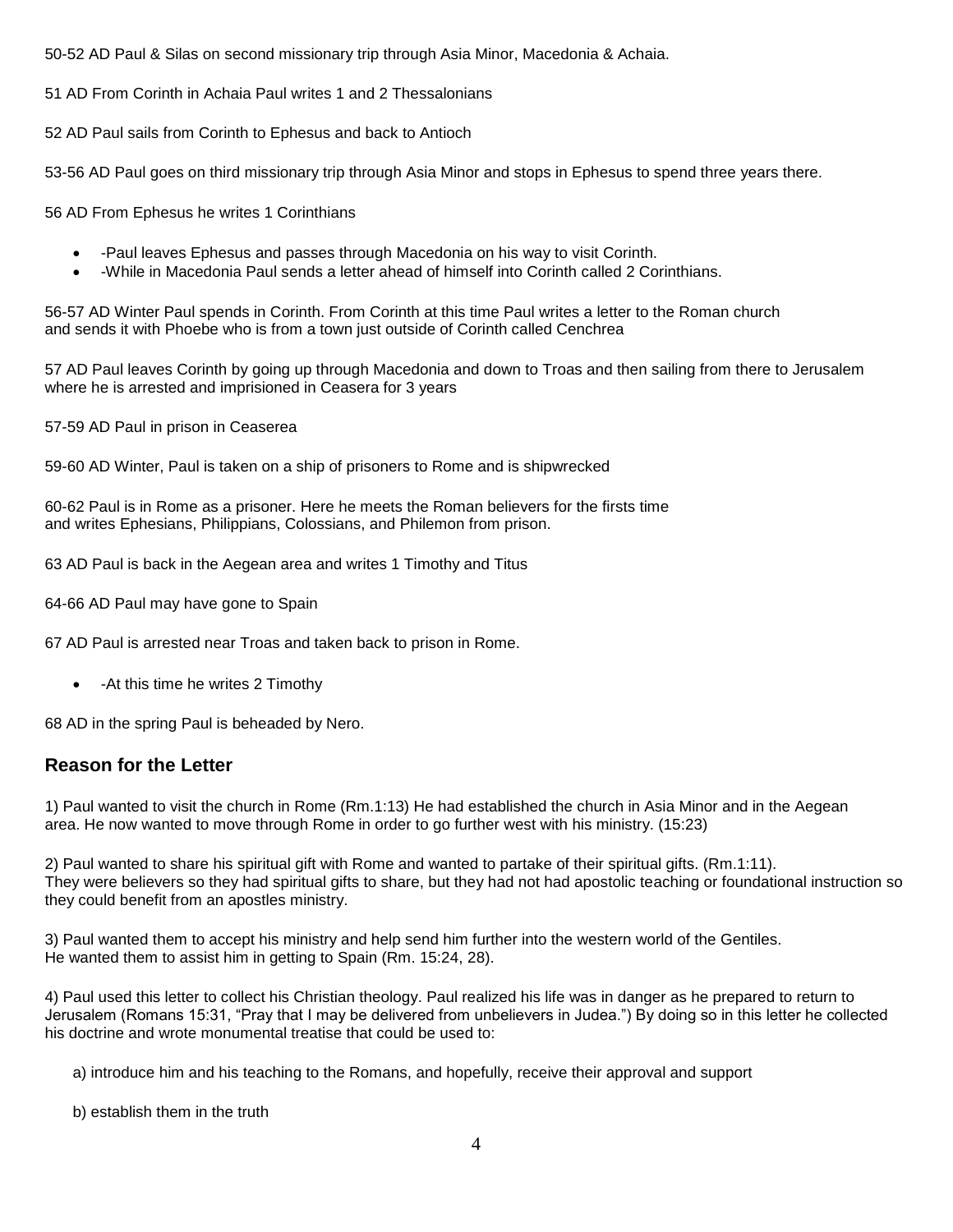c) in case he was killed in Jerusalem the Romans (and the church) would have his teaching in written form

5) Paul knew the best way to keep false teaching out of the church was to teach the truth. *The best antiseptic against the infection of false teaching is the truth.*

### **Basic Outline**

1) Introduction 1:1-7

- 2) The need for God's righteousness 1:18-3:20
- 3) Imputation of God's righteousness 3:21-5:21
- 4) Impartation of God's righteousness 6:1-8:39
- 5) Vindication of God's righteousness 9:1-11:36
- 6) The Practice of God's righteousness 12:1-15:13
- 7) Conclusion 15:14-16:27

# **Details**

- 1. Paul used an amanuensis (scribe) to write this letter. Tertius is identified in 16:22
- 2. Paul identifies three travel targets: Jerusalem, Rome and Spain
	- a. Jerusalem, to deliver the collection and to ease the split between Jews and Christians.
	- b. Rome, a stopping point to refuel and move on to regions where the Gospel has not yet been preached (Romans 15:20)
	- c. Spain, Paul had spent 25 years planting churches in the eastern Mediterranean. Now he is ready to move further west.
- 3. Paul greets several house churches in Romans 16
- 4. The church of Rome had taken on a Gentile flavor since the Jews had been driven out of Rome in 49 AD and only returned in 54 AD.
- 5. Paul greets 25 individuals, 2 families in this letter
- 6. The book of Romans is a letter and serves the purpose of a letter. In 15:15 Paul says he "has written on some points by way of reminder." But, also Paul is communicating to the Romans his own personal ministry situation and goal. There is some focus on some problems or questions in the Roman church addressed in the letter.

**Romans 1:1** "Paul, a servant of Christ Jesus, called to be an apostle and set apart for the gospel of God."

#### PAUL *paulos* SLAVE *doulos* OF-ANOINTED *christos* JESUS *iesous* CALLED *kletos* COMMISSIONER *apostolos* HAVING-BEEN-FROM *aphorizo* INTO *eis* WELL-MESSAGE *euaggelion* OF-God *theos*

The first 7 verses are one sentence in the Greek. Romans 1:1 "Paul" is his Roman name. He began to use it when he began to work among the Gentiles on his first missionary trip. (Acts 13:9) Many Jews of this time had a Hebrew and a Roman name. Since Paul was born a Roman citizen in Tarsus he would have been given a Latin name also at birth. His full name would have been *Saulos Paulos Benjaminos*. Paul was the one entrusted with the mystery of Christ and the responsibility "servant" ("*doulos*") means slave or bondservant. It emphasizes bondage and that the slave belongs to another person. The Christian meaning meant complete devotion and does stress oppression. God calls Abraham the same in Genesis 26:24, "I am the God of your father Abraham. Do not be afraid, for I am with you. . . . for the sake of my servant Abraham." 1 Corinthians 3:5 "What, after all, is Apollos? And what is Paul? Only servants (*diakonos* – our word deacon; a Greek word used for table waiters) through whom you came to believe – as the Lord has assigned to each his task." In Joshua 1:2, "Moses my servant is dead." Amos 3:7, "Surely the Sovereign Lord does nothing without revealing his plan to his servants the prophets." Paul is putting himself in line with other great men and prophets of God. One difference may be that in the OT they were servants of God, Paul considers himself a personal servant of Christ Jesus. "Christ" is the Greek word "*christos*" ("anointed one") and is the word for Messiah. The OT foretold the Messiah would come.